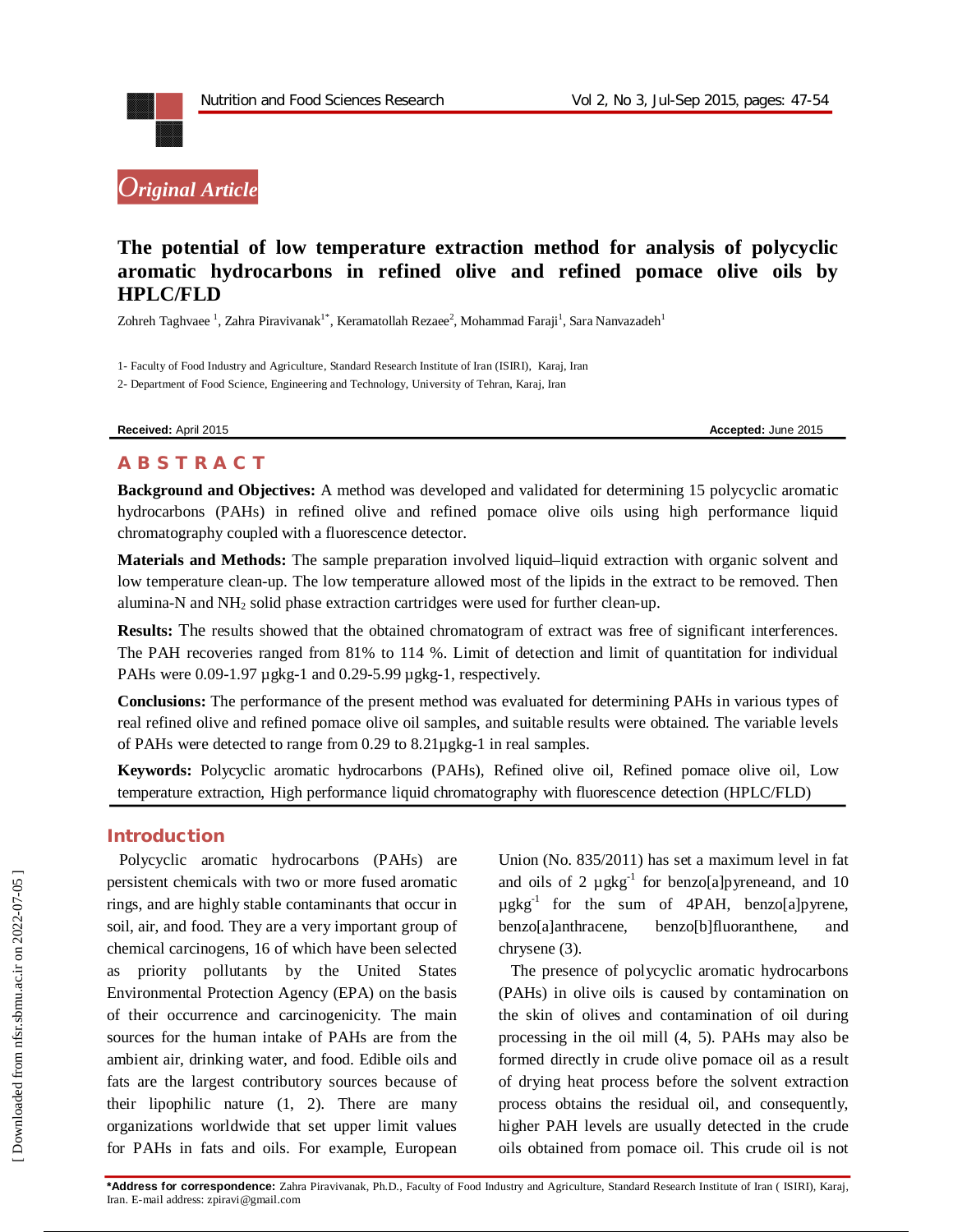used directly for human consumption; rather it is refined to remove unwanted components and undesirable organoleptic properties. Olive oils contain high amounts of squalene  $(800–8000mgkg^{-1})$ . Squalene is isomerized in bleaching step, and decomposes the steroidal alcohols, yielding a great number of unsaturated hydrocarbons with cyclic moieties, which have polarities similar to those of PAHs (6-9).

Analysis of PAHs in vegetable oils is problematic owing to the complexity of the fat and oil matrix and the lipophilic nature of PAHs (10-13). Different procedures have been applied for sample preparation such as liquid–liquid extraction (14), solid-phase extraction (SPE) (15-16), solid-phase microextraction (17-19), supercritical-fluid extraction (11), and microwave-assisted extraction (20). Most of these techniques are complicated and time-consuming, and require large volumes of organic solvents. In contrast, the low-temperature clean-up method is one of the excellent techniques for eliminating fat interferences from the fat and oil samples (21-24). High performance liquid chromatography with fluorescence (25-27) or ultraviolet (UV) detection (28), gas chromatography–mass spectrometry (GC–MS) (29), and GC–MS–MS (30) are often used for the quantitative determination of PAHs in olive oils. HPLC-FLD methods are sensitive and most widely used assays (31). There are standardized methods based on the isolation of PAH fraction by column chromatography on SPE and analysis by HPLC using fluorescence detector (32-33); however, these methods are not applicable to refined olive pomace oil because of the interferences by different compounds in the HPLC analysis.

The main aim of this study was to develop and optimize a simple analytical method for quantifying PAHs in refined olive and refined pomace olive oils. The method consisted of the isolation of the hydrocarbon fraction, clean-up of PAH fraction using two SPE steps, and subsequent analysis by reversephase HPLC using a programmable wavelength fluorescent detector. The sample preparation was based on the extraction of PAHs from oil samples with acetonitrile/acetone solvent mixture and clean-up with alumina-N cartridge, the method described by Payanan et al. (2013). For specializing this method for

refined olive and refined pomace olive oils, the second clean-up step with  $NH<sub>2</sub>$  cartridge was applied (34). Then the method was validated to determine 15 PAHs that were priority pollutants by HPLC with fluorescence detection in refined olive and refined pomace olive oils. The PAHs recovery, limit of detection and limit of quantitation were also calculated. The method was applied to various brands of refined pomace olive and refined olive oil samples.

# **Materials and Methods**

### **Experimental**

**Reagent and chemicals:** The standard mixture of 16 EPA PAHs (PAH-mix 4S8743) was obtained from Sigma Aldrich (Bellefonte, PA). Hexane, acetone, acetonitrile, dichloromethane, and toluene solvents were HPLC-graded and purchased from Merck (Darmstadt, Germany). Deionized water was purified on a Milli-Q system (Millipore, Billerica, MA, USA). The stock and working standard solutions of PAHs were prepared in acetonitrile with the concentrations of 200  $\mu g L^{-1}$  and 50  $\mu g L^{-1}$ , respectively. Eight standard solutions of PAHs in acetonitrile were prepared from the working standard solution for the calibration curve. They were stored at 4ºC in darkness. The oil samples were bought from local supermarkets in Iran and stored at room temperature until analysis.

**Instrument and analytical conditions:** The HPLC equipment, a YL 9100 HPLC system, consisted of a YL 9101 vacuum degasser for the mobile phase solvents, a YL 9110 quaternary pump, a YL 9130 column compartment, and an FP-2020 plus programmable fluorescence detector co-operated with YL Clarity software program (Young Lin, Korea). A ZORBAX Eclipse (150 mm× 4.6 mm i.d., 5 µm particle size; Agilent Technologies, USA) was used together with a  $C_{18}$  guard column (10 mm× 2.1 mm i.d.) for chromatographic analyses. Injection volume was 20 µL. Separation was performed at 35◦C using the gradient described in Table 1.

**Table 1.** Gradient elution program for HPLC separation

|            | ັ                     |                       |
|------------|-----------------------|-----------------------|
| Time (min) | Solvent mixture A (%) | Solvent mixture B (%) |
|            |                       | 100                   |
|            |                       | 100                   |
| 27         | 60                    | 40                    |
| 36         | 100                   | O                     |
| 41         | 100                   |                       |
|            |                       | 100                   |
| 43<br>45   |                       | 100                   |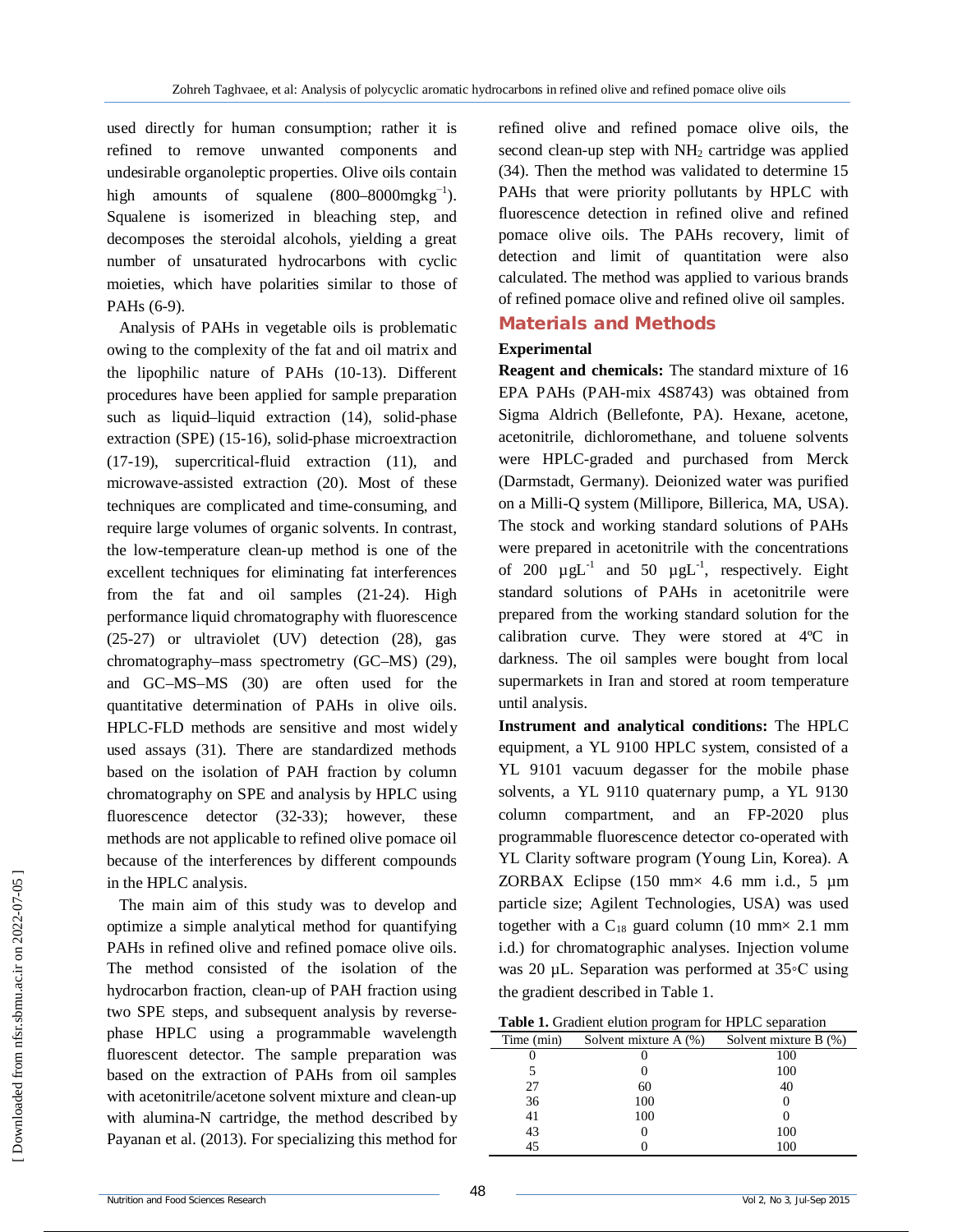For the PAHs determination by fluorescence detector (FLD), the following programmed excitation and emission wavelengths (Ex/Em) were used: 270/324 nm (NPH, ACE, FL) at start, 248/375 nm (PHE, ANT) to 12.8 min, 280/462 nm (FT) to 16.8 min, 270/385 nm (PYR, BaA, CHR) to 18.1 min, 256/446 nm (BbF) to 28 min, 292/410 nm (BkF, BaP, DahA, BghiP) to 31.2 min, and 270/470 nm (IP) to 38 min. Alumina-N cartridges were Waters (Milford, MA, USA). The  $NH<sub>2</sub>$  cartridges 500 mg, 6 mL, LN 110924 was purchased from (Anpel, China). Additional equipment included an ultrasonic bath (Elma, Germany), an oven (Heraeus, Germany), a tabletop centrifuge (Dynamca, United Kngdom), a vortex mixer (Velp Scientifica, Italy), and a scale (Mettler Toledo, Switzerland).

**Low-temperature extraction and alumina-N SPE clean-up**: One gram of the oil sample was weighed into a 100 mL centrifuge tube, and 200 μL of the working standard solution (50  $\mu gL^{-1}$ ) and 8 mL of a 4:1 (v/v) solvent mixture of acetonitrile/acetone were added and shaken for10 min. Then the solution was kept in the freezer at -18°C to -25°C for 24 h to allow the fat to precipitate. The extract was removed from the fat precipitate, and the residue was re-extracted with fresh solvent. The total extract was evaporated to dryness; the final residue was dissolved in 1 mL of 1:1 (v/v) of hexane/dichloromethane, purified by passage through alumina-N cartridge, and eluted with 10 mL of 1:1 (v/v) of hexane/dichloromethane. The resulting eluent was evaporated to the approximate volume of 0.50 mL.

 $NH<sub>2</sub>$  **SPE cartridge clean-up:** The  $NH<sub>2</sub>$  cartridge was conditioned by passing 30 mL of hexane under vacuum, and the concentrated solution obtained from the alumina-N cartridge was charged onto the cartridge. The column was then eluted with 25 mL of hexane/toluene (70:30), and the eluent evaporated in a rotary evaporator under vacuum just to dryness. The residue was re-dissolved in 250 µL of acetonitrile for HPLC-FLD analysis.

**Statistical analysis:** The experiments were designed by a completely randomized design. All results were the average of three separate experiments. Linear least-squares regression equations were used for calibration curves. Standard deviation of the PAH contents was calculated by the SPSS software (ver. 18.0; SPSS Inc., Chicago, IL, USA).

#### **Results**

**Low-temperature extraction and SPE clean-up:**  The extraction was typically achieved by adding an organic solvent for extraction, and subsequently, freezing the solution at -25°C. After freezing for 24 h the fat content was frozen out, and the extracted organic solvent was simply separated off. Then the oil residue in the extract was removed with the alumina-N SPE cartridge; however, huge interference peaks in the subsequent HPLC chromatograms for the detection of PAHs were obtained (Fig. 1a). Therefore, the use of  $NH<sub>2</sub>$  SPE cartridge was evaluated. The extract obtained was free of significant interferences (Fig. 1b), and the highest interference was removed with the  $NH<sub>2</sub>$  SPE cartridge.

**Validation of the method**: Limits of detection (LODs), limits of quantification (LOQs), linear ranges, and recoveries of PAHs were calculated under optimal conditions. The external standard calibration was chosen to quantify the analyte values for HPLC/FLD technique using eight multi-component calibration standards  $(0.01-90 \mu g l^{-1})$ . The complete description of standard linearity supported by regression data is shown in Table 2. Analysis of the PAHs showed a linear relationship with high linear regression coefficients of determination for all of 15the PAHs  $(R^2 > 0.9929)$ . The PAH recoveries were in the range of 81–114%, and the LODs and LOQs were in the range of 0.2-3.2  $\mu$ gkg<sup>-1</sup> and 0.3-6 $\mu$ gkg<sup>-1</sup>, respectively.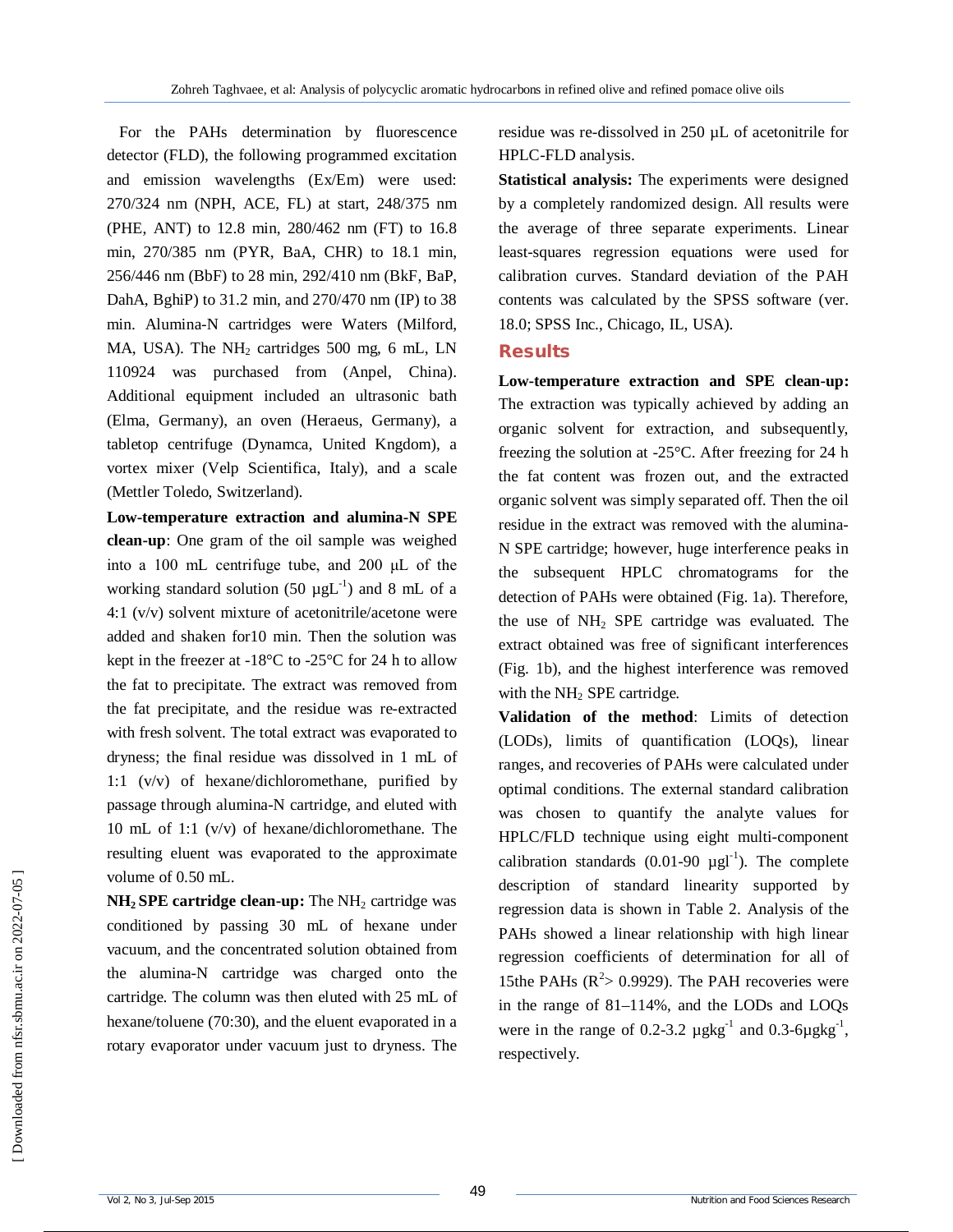



**Fig 1.** Chromatograms of HPLC-FLD analysis of PAHs after low temperature extraction method: (a) no NH2 SPE cleanup and (b) followed by NH<sup>2</sup> SPE cleanup.

spiked PAHs solution concentration: 1 µgL<sup>-1</sup> of NPH: Naphthalene; ACE: Acenaphthene; FL: Fluorine; PHE: Phenanthrene; ANT: Anthracene; FT: Fluoranthene; PYR: Pyrene; BaA: Benz[a]anthracene; CHR: Chrysene; BbF: Benzo[b]fluoranthene; BkF: Benzo[k]fluoranthene; BaP: Benzo[a]pyrene; DBaA: Dibenz[a,h]anthracene; BghiP: Benzo[ghi]perylene and IP: Indeno[1,2,3-cd]pyrene.

Table 2. Performance criteria of method for determining PAHs; LOD, LOQ in µgkg<sup>-1</sup>, instrument linearity in µgL<sup>-1</sup>, and recoveries in %

| PAH           | Linearity              |        | Recovery $a \pm RSD(%)$ | LOD $(\mu g kg^{-1})$ | LOQ $(\mu g kg^{-1})$ |
|---------------|------------------------|--------|-------------------------|-----------------------|-----------------------|
|               | Range $(\mu g L^{-1})$ | $R^2$  |                         |                       |                       |
| <b>NPH</b>    | $0.01 - 30$            | 0.9945 | $103 \pm 10$            | 0.68                  | 2.08                  |
| <b>ACE</b>    | $0.01 - 60$            | 0.9997 | $114\pm 6$              | 0.29                  | 0.88                  |
| FL            | $0.01 - 30$            | 0.9985 | $113 + 4$               | 0.12                  | 0.35                  |
| PHE           | $0.01 - 60$            | 0.9996 | $108 + 5$               | 0.66                  | 1.99                  |
| <b>ANT</b>    | $0.01 - 20$            | 0.9995 | $105 \pm 3$             | 0.11                  | 0.35                  |
| FT            | $0.01 - 90$            | 0.9995 | 85±5                    | 1.97                  | 5.99                  |
| <b>PYR</b>    | $0.01 - 30$            | 0.9998 | $86+4$                  | 0.32                  | 0.99                  |
| BaA           | $0.01 - 60$            | 0.9988 | $101 + 7$               | 0.16                  | 0.48                  |
| <b>CHR</b>    | $0.01 - 30$            | 0.9991 | $98 + 8$                | 0.18                  | 0.55                  |
| BbF           | $0.01 - 30$            | 0.9979 | $84\pm3$                | 0.28                  | 0.85                  |
| BkF           | $0.01 - 12$            | 0.9988 | 93±5                    | 0.09                  | 0.29                  |
| BaP           | $0.01 - 12$            | 0.9964 | $92+4$                  | 0.09                  | 0.29                  |
| DBahA         | $0.01 - 18$            | 0.9989 | $81\pm6$                | 0.15                  | 0.46                  |
| <b>B</b> ghiP | $0.01 - 60$            | 0.9989 | $100+7$                 | 0.59                  | 1.80                  |
| IP            | $0.25 - 90$            | 0.9929 | $86 \pm 10$             | 0.87                  | 2.65                  |

<sup>a</sup>NPH: Naphthalene; ACE: Acenaphthene; FL: Fluorine; PHE: Phenanthrene; ANT: Anthracene; FT: Fluoranthene; PYR: Pyrene; BaA:

Benz[a]anthracene; CHR: Chrysene; BbF: Benzo[b]fluoranthene; BkF: Benzo[k]fluoranthene; BaP: Benzo[a]pyrene; DBaA: Dibenz[a,h]anthracene; BghiP: Benzo[ghi]perylene and IP: Indeno[1,2,3-cd]pyrene.<br><sup>b</sup> Mean value for two levels of 5 and 10 µgkg<sup>-1</sup> ± relative standard deviation (n = 3)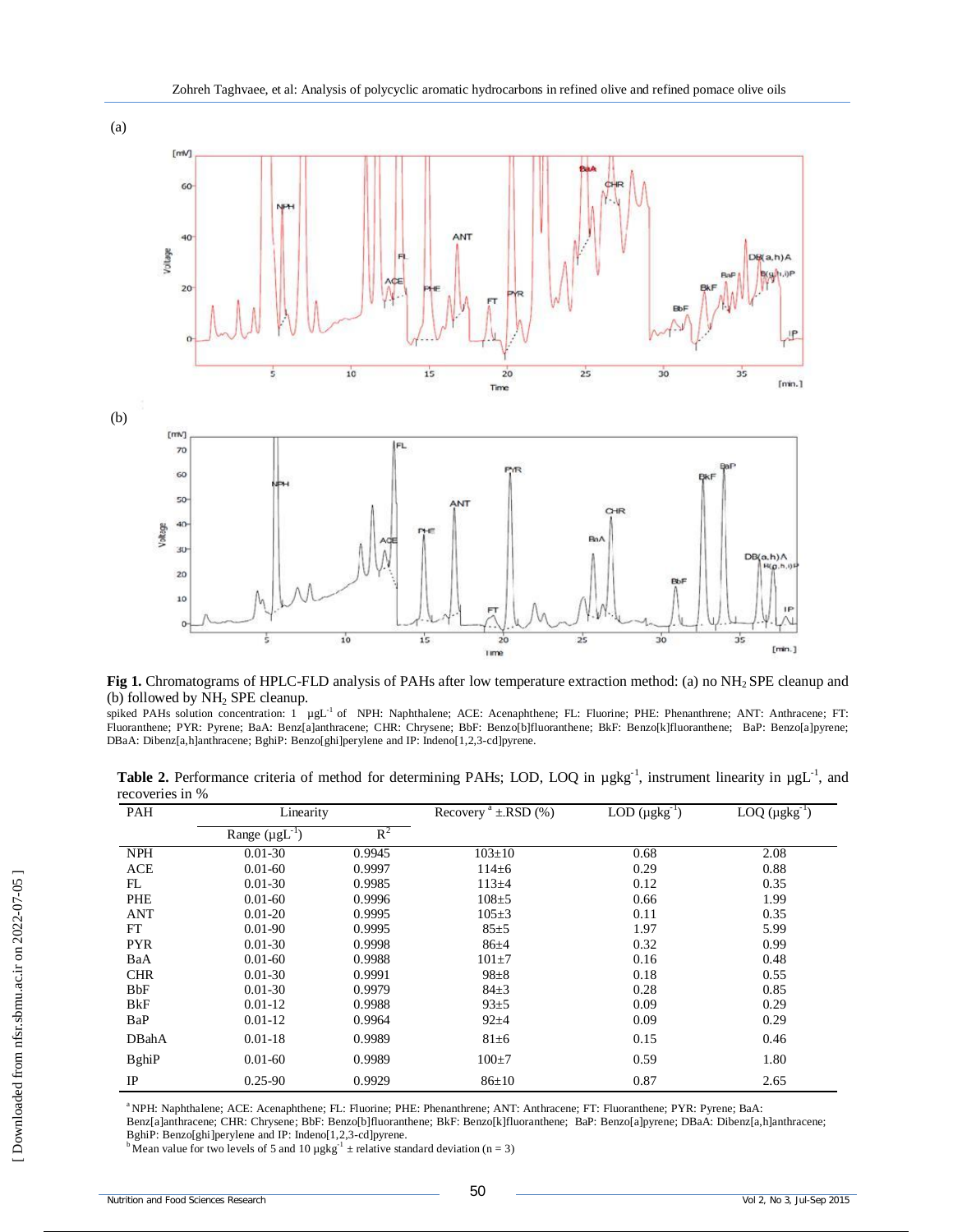| Target analytes         | Clean-up                                  | Analysis method | LOQ <sub>S</sub> | References |
|-------------------------|-------------------------------------------|-----------------|------------------|------------|
|                         |                                           |                 | $(mg kg-1)$      |            |
| $15 + 1$ EU PAHs        | Solid phase micro-extraction (SPME)       | $GC \times GC$  | $0.4 - 3.7$      | 15         |
|                         |                                           | <b>TOFMS</b>    |                  |            |
| 16 EPA PAH <sub>s</sub> | Solid phase extraction $(C18)$            | HPLC-FLD        | $0.3-6$          | 10         |
| 16 EPA PAHs             | SPE (silica gel)                          | GC-MS           | $0.3 - 3$        | 42         |
| 16 EPA PAH <sub>s</sub> | Low temperature clean-up and SPE          | $HPIC-FLD$      | $0.25 - 6.25$    | 21         |
| BaP                     | Solid phase clean-up $(C18$ and Florisil) | GC-MS           |                  | 38         |
| Heavy 8PAHs             | Supercritical fluid extraction            | <b>HPLC-FLD</b> | $0.2 - 21$       |            |

**Table 3.** Comparing the limit of detection and limit of quantitation for PAHs in vegetable oil for this work and in relation to the ones reported from other methods

**Determining PAHs in real samples:** The proposed method was applied to the analysis of refined pomace olive and refined olive oil samples. All analyses were done at least in triplicate. The mean content of individual PAHs and the total sum of 15 PAHs content in the analyzed samples are presented in Table 4. NPH, ACE, FL and PHE were the compounds present to a greater extent. ANT, PYR, BaA, and CHR were also found at higher concentrations. None of the oil samples contained any important PAH content and exceeded the maximum limit for BaP and 4PAHs.

**Table 4.** PAHs contents ( $\mu$ g  $\text{kg}^{-1}$ ) obtained in the analysis of refined olive and refined pomace olive oils by HPLC/FLD

|               | Mean concentrations of PAHs $\pm$ standard deviation |                          |  |
|---------------|------------------------------------------------------|--------------------------|--|
|               | Refined                                              | Refined olive oil        |  |
|               | pomace olive oil                                     | $(n=5)$                  |  |
|               | $(n=5)$                                              |                          |  |
| <b>NPH</b>    | $8.21 \pm 3.23$                                      | $7.25 \pm 3.00$          |  |
| ACE           | $7.53 \pm 4.05$                                      | $6.10\pm3.05$            |  |
| FL            | $3.72 \pm 2.03$                                      | $2.52 \pm 1.02$          |  |
| <b>PHE</b>    | $2.10 \pm 2.00$                                      | $2.33 \pm 1.20$          |  |
| <b>ANT</b>    | $1.17 \pm 1.51$                                      | $1.75 \pm 0.40$          |  |
| FT            | $\langle$ LOQ (5.99)                                 | $\langle$ LOQ (5.99)     |  |
| <b>PYR</b>    | $1.74 \pm 2.50$                                      | $\triangle$ LOQ (0.99)   |  |
| BaA           | $1.33 \pm 0.36$                                      | $0.50 \pm 0.21$          |  |
| <b>CHR</b>    | $1.40 \pm 0.51$                                      | $1.35 \pm 0.33$          |  |
| BbF           | $\langle$ LOQ (0.85)                                 | $\triangle$ LOQ (0.85)   |  |
| BkF           | $0.29 \pm 0.51$                                      | $\triangle$ LOQ (0.29)   |  |
| BaP           | $0.30 \pm 0.35$                                      | $\triangle$ LOQ (0.29)   |  |
| DBaA          | $0.58 \pm 1.10$                                      | $0.70 \pm 0.30$          |  |
| <b>B</b> ghiP | $\langle$ LOQ (1.80)                                 | $\triangle$ LOQ $(1.80)$ |  |
| IP            | $\langle$ LOQ (2.65)                                 | $\triangle$ LOQ (2.65)   |  |

<sup>a</sup>NPH: Naphthalene; ACE: Acenaphthene; FL: Fluorine;

PHE: Phenanthrene; ANT: Anthracene; FT: Fluoranthene; PYR: Pyrene; BaA: Benz[a]anthracene; CHR: Chrysene; BbF: Benzo[b]fluoranthene; BkF: Benzo[k]fluoranthene; BaP: Benzo[a]pyrene;

DBaA: Dibenz[a,h]anthracene; BghiP: Benzo[ghi]perylene and

IP: Indeno[1,2,3-cd]pyrene.

<LOQ: lower than quantification limit

# **Discussion**

**PAH extraction and clean-up:** The low-temperature clean-up method is a potentially excellent technique for eliminating fat interferences from the fat and oil samples. This technique is simple, allows a high sample throughput, and utilizes a low amount of organic solvent (21-23). After this step, the highest interferences could be removed with the alumina-N SPE cartridge (4, 7, 35, 36); however, huge interference peaks still remained at the beginning (Fig. 1a). In addition, the heavy PAHs could not be reliably identified in Fig. 1a because of the presence of too many interfering peaks. These peaks were due to the interferences provided by the oil matrix and the existence of unsaturated hydrocarbons with cyclic moieties due to the squalene isomerization and steroidal alcohol decomposition in the refined pomace olive and refined olive oils (37-38). The use of  $NH<sub>2</sub>$ SPE cartridge allowed the non-aromatic hydrocarbons be eluted with hexane solvent but the heavy PAHs were left on the stationary phase because of the major interaction with the amino groups. Then the heavy PAHs were displaced with toluene aromatic solvent, and finally, the extract was free of significant interferences (Fig. 1b) because the highest interference was removed with the  $NH<sub>2</sub>$  SPE cartridge (34, 39-40).

**Validation:** Analysis of the PAHs showed linear relationship with high linear regression coefficients of determination for all of the 15PAHs  $(R^2> 0.9929)$ . The complete description of standard linearity supported by regression data is shown in Table 2. The results indicated that the developed extraction method provided reasonably good accuracy for the analysis of PAHs in the refined pomace olive and refined olive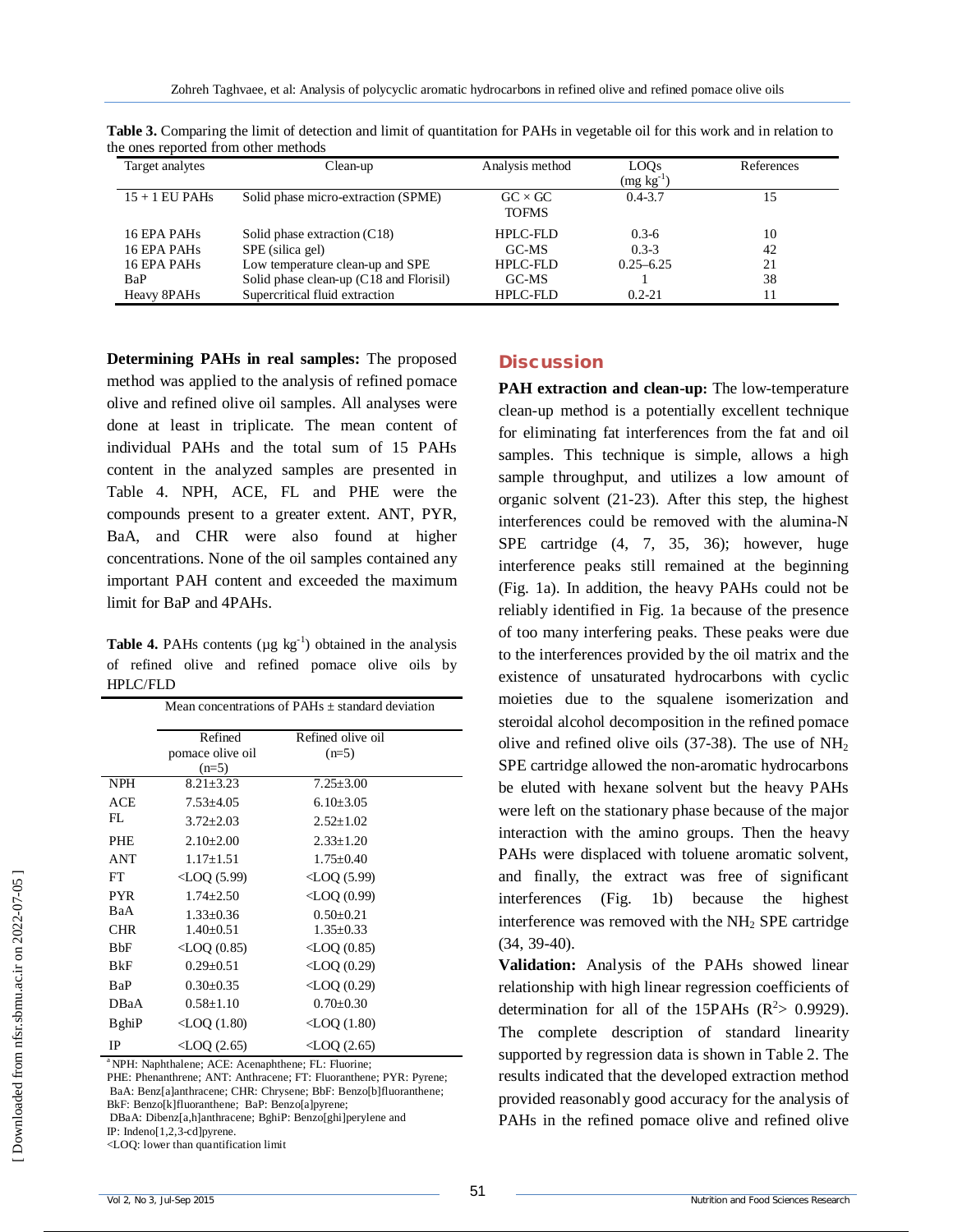oil samples in the tested range of concentrations  $(0.01-90 \mu g kg^{-1}).$ 

In order to evaluate repeatability and recovery, blank samples of oils were spiked at two levels for all PAHs: 5 and 10  $\mu$ gkg<sup>-1</sup>. Repeatability was evaluated by performing three analyses the same day under the same conditions. The recoveries varied between 81 and 114% with 3-10 % of RSD, and were in the range set for BaP (50–120%) in Regulation 835/2011 (Table 2).

The LOD and LOQ defined as the concentration of the analyte producing the signal-to-noise ratio of 3 and 10, were obtained from the standard deviation of the blank samples  $(n = 20)$  and the slope of the calibration curve.The LODs and LOQs were in the range of 0.09-1.97 µgkg-1 and 0.29-5.99 µgkg-1, respectively. The LOQs for 12 out of 15 PAHs were all below 2  $\mu$ gkg-1. For BaP, the LOQ (0.29  $\mu$ gkg-1) was lower than that of the required maximum level by the EU regulations (2 µgkg-1). In addition, the LOQs of this method were broadly comparable with those reported by other researchers' techniques (Table 3).

**Analysis of oil samples:** The PAHs concentration in the refined pomace olive and refined olive oil samples were in the range of 0.29-8.21  $\mu$ gkg<sup>-1</sup> and 0.50-7.25 µgkg-1 , respectively, and surprisingly, the refined pomace olive oil contained high concentrations of all target PAHs. NPH, ACE, FL and PHE were the compounds present to a greater extent. ANT, PYR, BaA, and CHR were also found at higher concentrations. The rest of PAHs were detected at lower concentrations in all samples. FT, BbF, BghiP and IP in the refined pomace olive oil samples and FT, PYR, BbF, BkF, BaP, BghiP and IP in the refined olive oil samples were below the LOQ. The present and other authors have found similar results (21, 41). Mean content of the sum of 4PAHs (BaP, CHR, BaA, and BbF) in the refined pomace olive and refined olive oil samples was below 10  $\mu$ gkg<sup>-1</sup>. None of the oil samples contained any important PAH content and exceeded the maximum limit for BaP and 4PAHs, set by the EU regulations for oils and fats.

From the experimental results, it can be concluded that the method described by Paynan et al. (2013) modified from Moreda et al.'s (2004) work could be suitable for determining PAHs in refined olive and refined pomace olive oils. The highest interference in the olive and refined pomace olive oil samples was removed with the  $NH<sub>2</sub>$  SPE cartridge. In this study, a method was developed and validated for determining 15 mutagenic and carcinogenic PAHs as well as two EPA indicators: PAHs in refined pomace olive and refined olive oils. The HPLC/FLD was selected as a powerful instrumental technique. The linearity, recoveries, LOD, LOQ, and RSD% of the developed procedure demonstrated its suitability for routine monitoring of PAHs in refined olive and refined pomace olive oils.

### **Financial disclosure**

The authors declared no financial interest.

## **Funding/Support**

This research was done with the financial support by the Standard Research Institute, Faculty of Food Industry and Agriculture (Project No. 91-05).

#### **References**

- 1. Danyi S, Bose F, Brasseur C, Schneider YJ, Larondelle Y, Pussemier L, et al. Analysis of EU priority polycyclic aromatic hydrocarbons in food supplements using high performance liquid chromatography coupled to an ultraviolet, diode array or fluorescence detector. Anal Chem Acta 2009; 633: 293–9.
- 2. Martorell I, Perelló G, Martí-Cid R, Castell V, Llobet JM, Domingo JL. Polycyclic aromatic hydrocarbons (PAH) in foods and estimated PAH intake by the population of Catalonia, Spain: Temporal trend. Envir Inter 2010; 36: 424–32**.**
- 3. European Commission EC (2011a) Commission Regulation (EU) No 835/2011 of 19 August 2011 amending regulation (EC) No 1881/2006 as regards maximum levels for polycyclic aromatic hydrocarbons in foodstuffs. Official J Eur Union, L215:4-8.
- 4. Moret S, Conte LS. Polycyclic aromatic hydrocarbons in edible fats and oils: Occurrence and analytical methods. J Chromatogr A 2000; 882:245-53.
- 5. Simko P. Determination of polycyclic aromatic hydrocarbons in smoked meat products and smoke flavouring food additives. J Chomatogr B 2002; 770:2- 18.
- 6. Lanz´on A, Albi T, Cert A, Graci´an J. The hydrocarbon fraction of virgin olive oil and changes resulting from refining. J Am Oil Chem Soc 1994; 7: 285–91.
- 7. Moret S, Piani B, Bortolomeazzi R and Conte LS. HPLC determination of polycyclic aromatic hydrocarbons in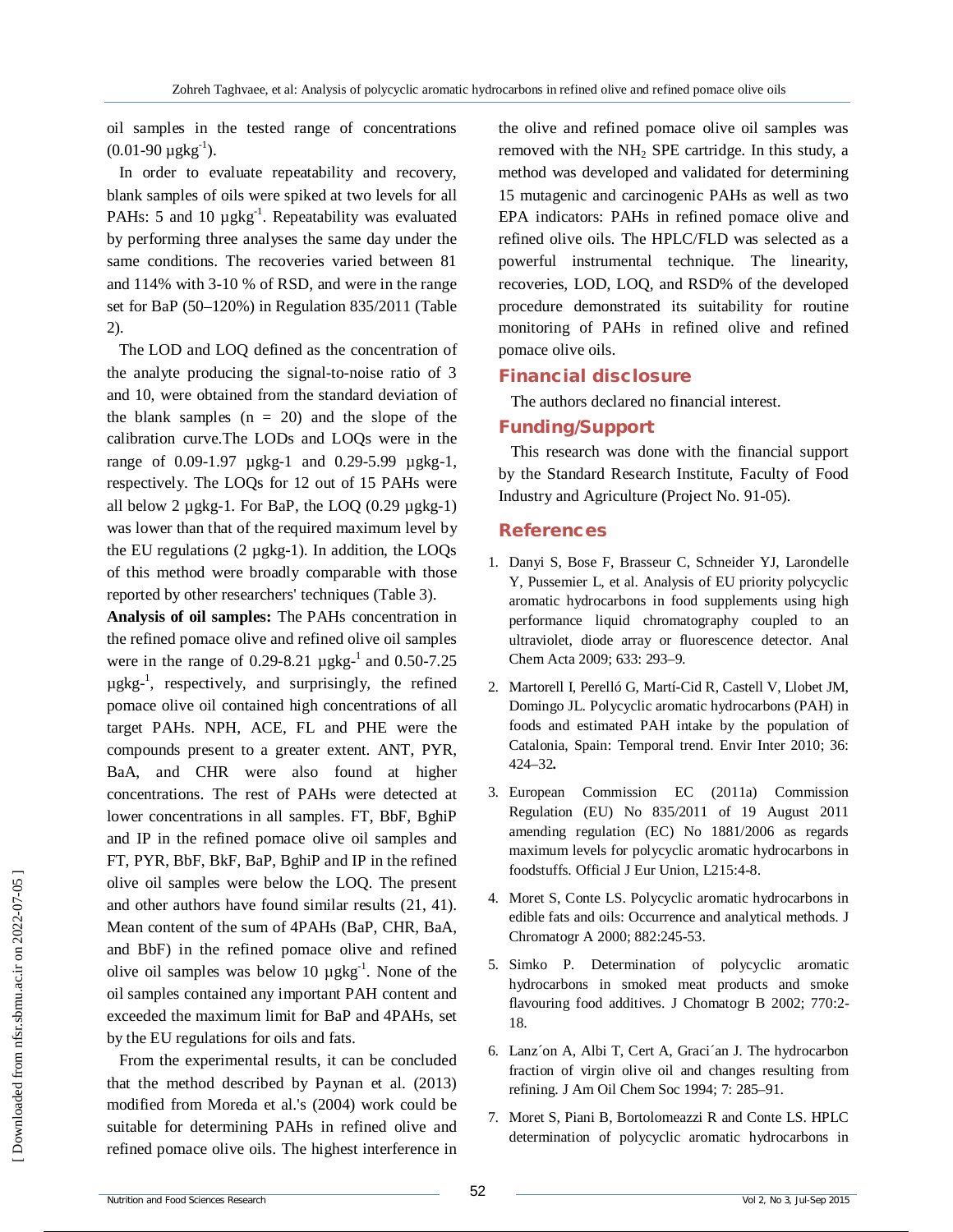olive oils. Z Lebensm –Unters Forsch A 1997; 205: 116– 120.

- 8. Patterson HBN. Basic components and procedures, in Bleaching and purifying fats and oils: Theory and practice/Henry Basil Wilberforce Patterson. AOCS Press, Champaign, IL, 1992; 44–46.
- 9. Le´on-Camacho M, Viera-Alcalde I, Ruiz-M´endez MV. Elimination of polycyclic aromatic hydrocarbons by bleaching of olive pomace oil. Eur J Lipid Sci Tech 2003; 105: 9–16.
- 10. Barranco A, Alonso-Salces R M, Bakkali A, Berrueta L A, Gallo B, Vicente F, et al. Solid phase clean-up in the liquid chromatographic determination of polycyclic aromatic hydrocarbons in edible oils. J Chromatogr A 2003; 988: 33-40.
- 11. Lage Yusty M A, Cortizo Daviña J L. Supercritical fluid extraction and high-performance liquid chromatographyfluorescence detection method for polycyclic aromatic hydrocarbons investigation in vegetable oil. Food Cont 2005; 16: 59-64
- 12. Purcaro G, Moret S, Conte L S. Rapid SPE-HPLC determination of the 16 European priority polycyclic aromatic hydrocarbons in olive oils. J Sep Sci 2008; 31: 3936-44.
- 13. Zougagha M, Redigolob H, Ríosc A, Valcárcea M. Screening and confirmation of PAHs in vegetable oil samples by use of supercritical fluid extraction in conjunction with liquid chromatography and fluorimetric detection. Anal Chim Acta 2004; 252: 265-71.
- 14. Pandey M, Mishra K, Khanna S, Das M. Detection of polycyclic aromatic hydrocarbons in commonly consumed edible oils and their likely intake in the Indian population. J Am Oil Chem Soc 2004; 81(12): 1131–36.
- 15. Purcaro G, Morrison P, Moret S, Conte L S, Marriott F J. Determination of polycyclic aromatic hydrocarbons in vegetable oils using solid-phase micro-extraction comperhensive two dimensional gas chromatography coupled with time of flight mass spectrometry. J Chromatogr A 2007; 1161: 284-91.
- 16. Teixeira V H, Casal S, Oliveira M B. PAHs content in sunflower, soybean and virgin olive oils: Evaluation in commercial samples and during refining. Food Chem 2007; 104: 106-12.
- 17. Purcaro G, PicardoM, Barp L, Moret S, Conte L. Directimmersion solid-phase micro-extraction coupled to fast gas chromatography mass spectrometry as a purification step for polycyclic aromatic hydrocarbons determination in olive oil. J Chromatogr A 2013; 1307: 166–71.
- 18. Ishizaki A, Saito K, Hanioka N, Narimatsu S, Kataoka H. Determination of polycyclic aromatic hydrocarbons in food samples by automated on-line in-tube solid-phase microextraction coupled with high performance liquid chromatography fluorescence detection. J Chromatogr A 2010; 1217: 5555– 63
- 19. Plaza-Bolaños P, Frenich A G, Vidal J L M. Polycyclic aromatic hydrocarbons in food and beverages. Analytical methods and trends. J Chromatogr A 2010; 1217(41): 6303–26.
- 20. Alarco´n F, Ba´ez M E, Bravo M, Richter P, Fuentes E. Screening of edible oils for polycyclic aromatic hydrocarbons using microwave-assisted liquid–liquid and solid phase extraction coupled to one- to three-way fluorescence spectroscopy analysis. Talanta 2012; 100: 439–46.
- 21. Payanan T, Leepipatpiboon N, Varanusupakul P. Lowtemperature cleanup with solid-phase extraction for the determination of polycyclic aromatic hydrocarbons in edible oils by reversed phase liquid chromatography with fluorescence detection. Food Chem 2013; 141: 2720–26.
- 22. Chen S, Yu X, He X, Xie D, Fan Y, Peng J. Simplified pesticide multi-residues analysis in fish by lowtemperature clean-up and solid-phase extraction coupled with gas chromatography/mass spectrometry. Food Chem 2009; 113(4): 1297–300.
- 23. Goulart S M, de Queiroz M E L R, Neves A A., de Queiroz J H. Low temperature clean-up method for the determination of pyrethroids in milk using gas chromatography with electron capture detection. Talanta 2008; 75(5): 1320–23.
- 24. Lentza-Rizos C, Avramides E J, Cherasco F. Lowtemperature clean-up method for the determination of organophosphorus insecticides in olive oil. J Chromatogr A 2001; 912(1): 135–42.
- 25. Rojo Camargo M C, Antoniolli P R, Vicente E. Evaluation of polycyclic aromatic hydrocarbons content in different stages of soybean oils processing. Food Chem 2012; 135: 937–42.
- 26. Chen Y H, Xia E Q, Xu X R, Li S, Ling W H, Wu S, et al. Evaluation of Benzo[a]pyrene in Food from China by High Performance Liquid Chromatography-Fluorescence Detection. Int J Env Res. Public Health 2012; 9: 4159-69
- 27. Windal I, Boxus L, Hanot V. Validation of the analysis of the 15+1European-priority polycyclic aromatic hydrocarbons by donnor-acceptor complex chromatography and high-performance liquid chromatography ultraviolet/fluorescence detection. J Chromatogr A 2008; 1212(1–2): 16–22.